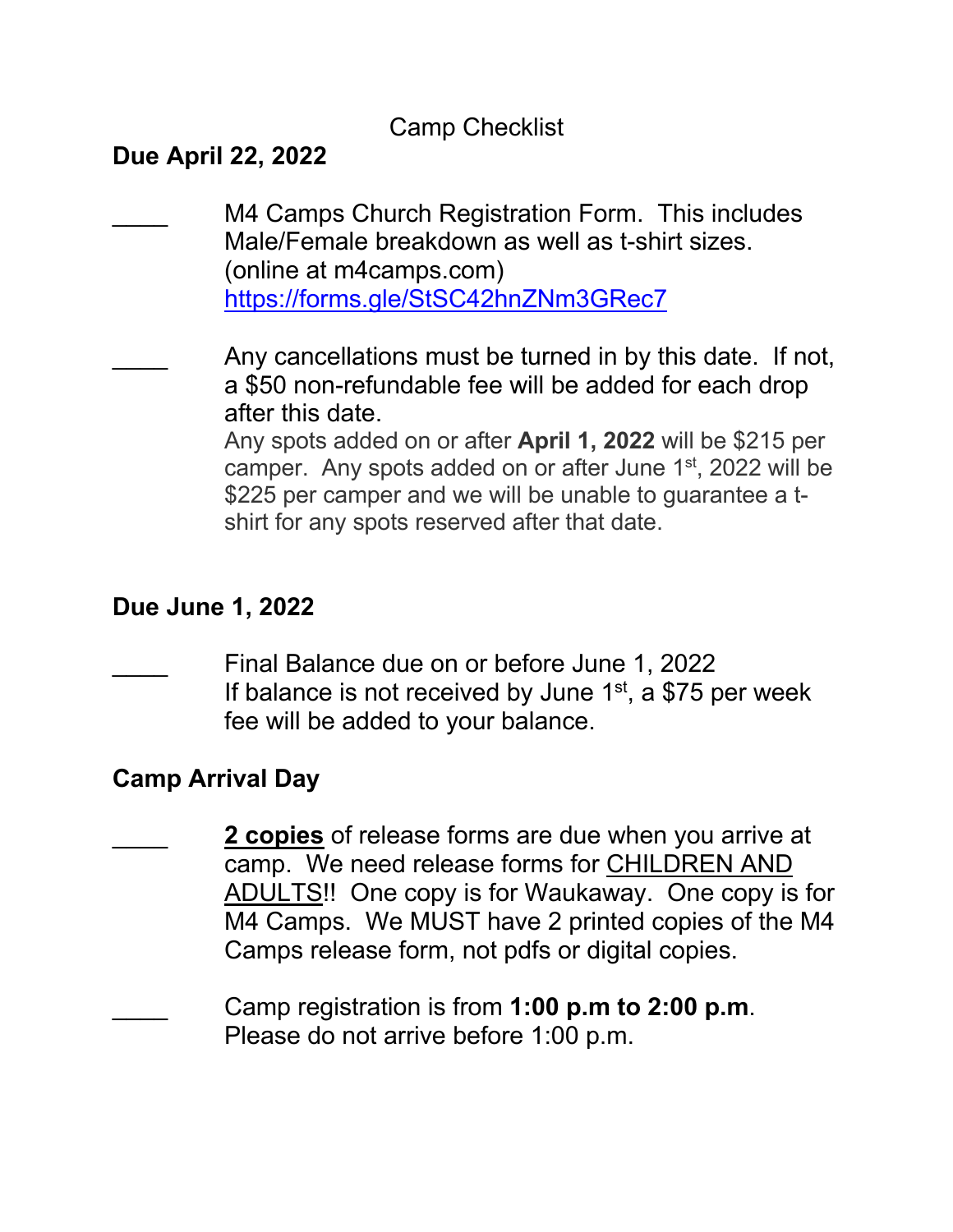#### **OTHER INFORMATION**

#### **Housing**

Housing at Waukaway is done in several different settings. There are cabins that have a capacity of 8 per room with a private bath. There are bunkrooms that can hold between 10-12 with a private bath. Housing assignments will be ready when you arrive to camp. There is a possibility, depending on group sizes, that you will share a room with another church group.

#### **Meals**

Waukaway Springs kitchen staff provides excellent meals each day. Your first meal will be supper on Day 1 of camp. 3 meals will be provided on Day 2. On the last day of camp, breakfast will be provided. Churches will depart for home before lunch on Day 3 of camp.

#### **Adult to Camper Ratio**

The adult to camper ratio is 1:5. You need to have 1 adult for every 5 campers. For example, if you have 13 children with 7 girls and 6 guys, you would need 2 female chaperones and 2 male chaperones, for a total of 17 registered participants.

#### **Directions**

**From the North** Travel on Highway 59 South to Exit 126 (Pachuta, MS). Take a left at the off ramp and go two miles across railroad tracks to stop sign. Turn right at that stop sign onto Highway 11. Travel 8+ miles south on Highway 11.

**From the South** Travel on Highway 59 North to Laurel. From Laurel, take exit 99 to Highway 11. Travel north towards Sandersville and continue 13+ miles north on Highway 11.

**From both directions on Highway 11** turn when you see a white sign with green trees that says Waukaway Springs Christian Retreat Center this is County Road 39. Travel 2 miles on County Road 39 and look for a large Waukaway sign on your left. Take that left and follow the signs into the retreat center. Please stop at the Camp Office; it is the first building on your left.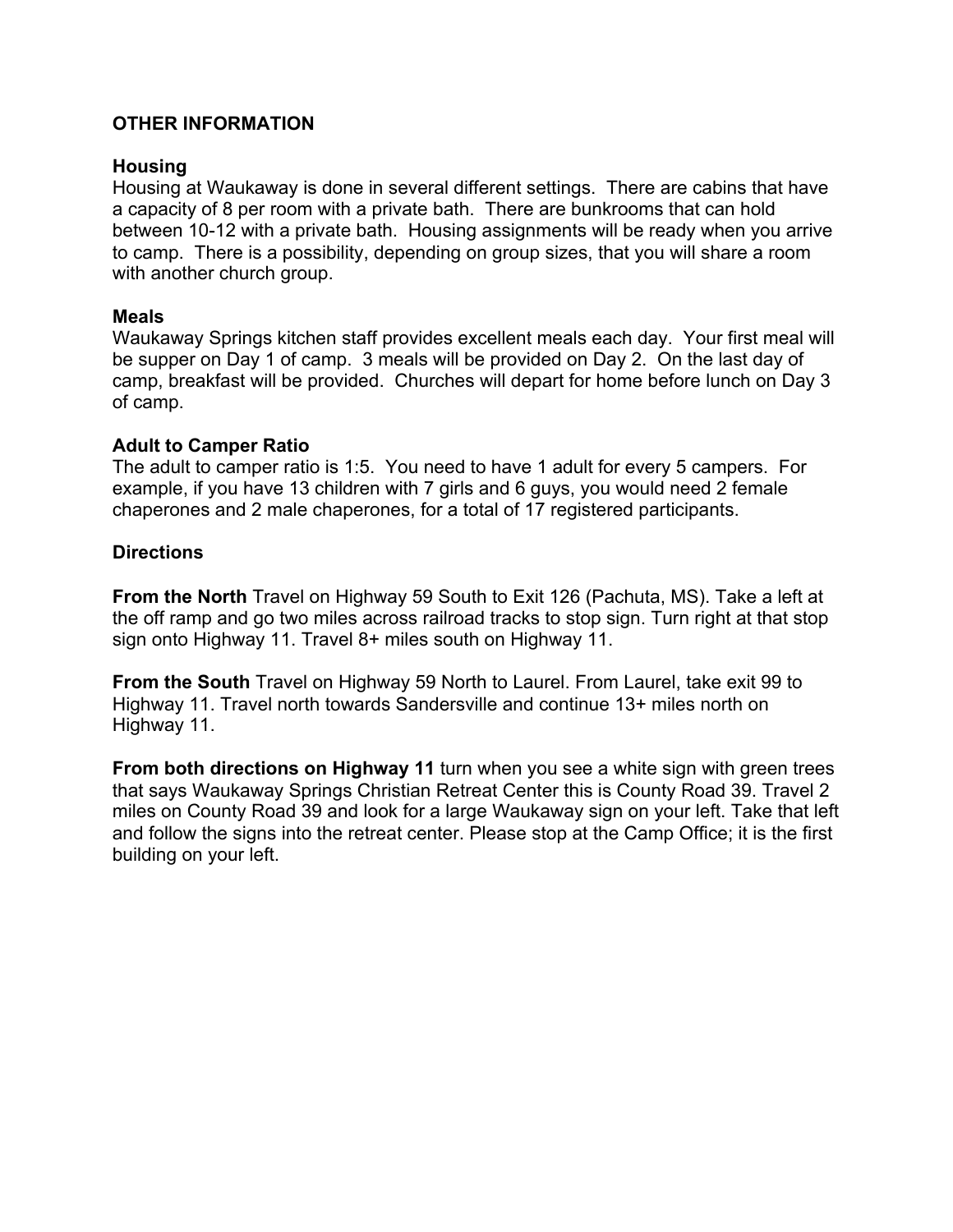#### **What To Bring List**

· Clothes for 3 days. (We will be outside the majority of the time.)

· Tennis Shoes (closed toe shoes while we are in the woods. Crocs and flops are ok for the waterfront.)

· Towels, bathcloths, soap, and other bathroom necessities

· Twin bedsheets, blanket, pillow, and/or sleeping bag. Sleeping bag is the best option.

· For adults going (you may want to bring linens for a double bed…there is one double bed in each bunk room)

- · Bible, notepad, and pen
- · Sunscreen & Swimsuit (one piece for girls)
- · Spending money. Drinks and snacks will be available.

--Hand sanitizer

Money for camp store. There will be an M4 Camps store that will have t-shirts, backpacks, head buffs, and more!!

**What Not To Bring:** iPods, iPads, other handheld devices. If cell phones are brought, please help be sure it is not a distraction at camp. Cell phone reception is very minimal at Camp Waukaway.

Also, do not bring alcohol, tobacco, any type of Vaping products, TV, illegal drugs, fireworks, water guns/balloons, silly string, roller blades, hoverboards, etc.

#### **Disaster Cancellation**

M4 Camps is committed to carrying through with all planned events. In the event of a catastrophic event such as, but not limited to a hurricane, act of terror, pandemic, covid outbreak, etc, there are times when events cannot be carried out. We will be unable to return your deposits. We hire our M4 Staff, rent equipment, purchase items, and have deposits ourselves on facilities based on reservations. This is only under extreme circumstances, and will not affect the majority of our events.